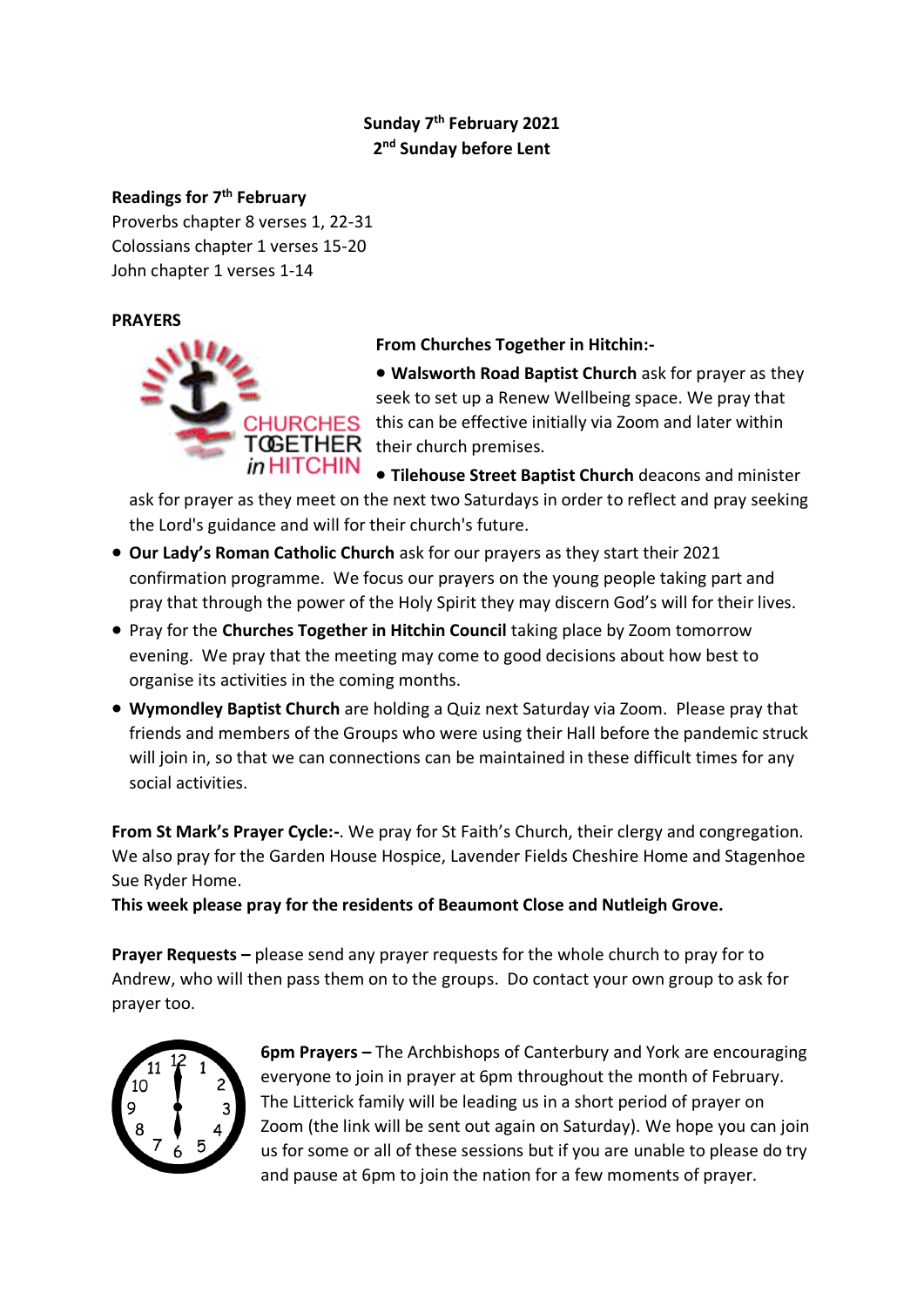Here is the link to the resources and suggested prayers from the Church of England.

**ONLINE CHURCH DIARY** – links will be sent on Saturday morning. **Sunday 7th February** – our **All-Age Service** will be at 10am on Zoom, will be led by Rachel and Nick. There will also be a **Service of the Word** available on Youtube. **Monday 8 th February - Morning Prayer Reading & reflection** with John on Youtube **Wednesday 10th February – Online Morning Prayer** on Zoom at 9.15am. **Friday 12th February – Morning Prayer Reading & reflection** with Nick on Youtube.

**Next Sunday 14th February** there will be a service of Holy Communion livestreamed on Zoom from the church, and also uploaded to Youtube.

*This week our friends without computers will receive a copy of the sermon which Andrew gave last Sunday, based on the Presentation of Christ in the Temple.*

## **CHURCH & COMMUNITY NEWS**

## **Update from Beavers**

On Saturday, instead of their usual sleepover in Christchurch, the beavers from all over Hitchin had an epic 7 hour Zoom session (!) doing pirate themed crafts and games and finishing with a bedtime story. They then slept in their own pirate forts that they created at home. A lot of fun was had by all and the beavers stamina on Zoom was remarkable! Here are some pictures of George, Lyra and Imogen with their crafts and in their pirate sleeping quarters.

**St Mark's has Talent….** Joy is planning a Zoom entertainment evening, for all ages from St Mark's. Could you sing, play an instrument, tell some jokes, read a poem (or 2), do magic tricks, recite the 7 times table, show a painting or drawing, perform a dance, get your pets to do a trick, whatever else comes to mind – maximum 5-minute slot per person/family. If you'd be interested in taking part please contact Joy vi[a admin@stmarks-hitchin.org.uk](mailto:admin@stmarks-hitchin.org.uk) Date & time TBC once we know what interest there is.

**Zoom Home Groups For Lent -** Home Groups (also often called fellowship groups, small



groups, or connect groups!) are a great way to deepen our faith and build supportive relationships with people in church. St Mark's already has a couple of groups that run, but many people aren't in a group at the moment. We'd like to run some groups over Zoom for Lent, with a potential view to establishing one or two extra Home Groups after this. The initial Lent Groups will meet weekly and involve discussing a Bible study guide called '*Living Faith: invitations from the cross*' (a book that

the Lent Groups were due to study last year before lockdown struck). One group led by Helen Richardson will be on Mondays at 2pm, and another by Nick on Thursday evening (time TBC). So if you think you might be interested in a Lent Group, please get in touch with Nick asap: [vicar@stmarks-hitchin.org.uk](mailto:vicar@stmarks-hitchin.org.uk) or 01462 434686.